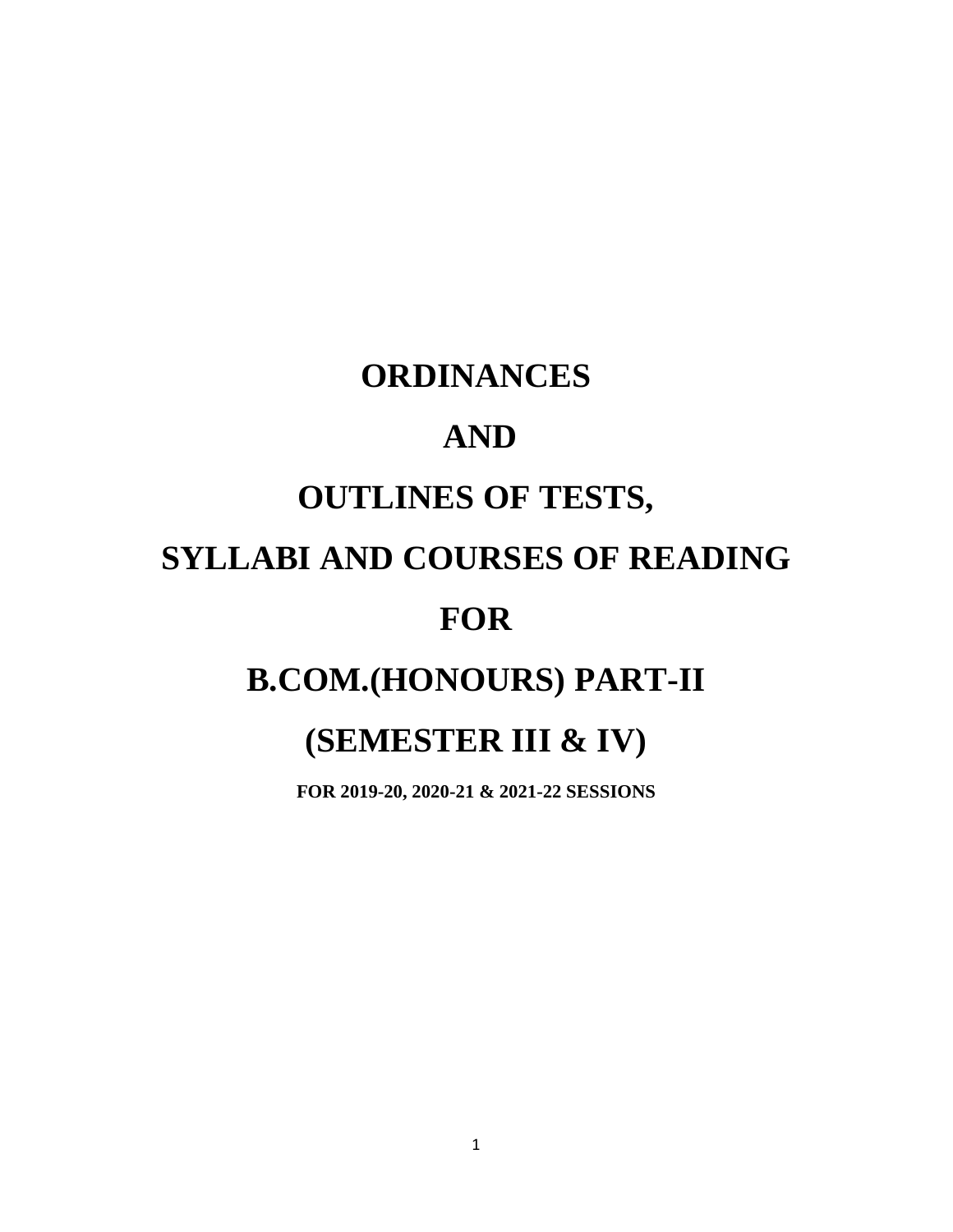#### **ORDINANCES FOR BACHELOR OF COMMERCE (Honours)**

- 1. B.Com.(Hons.) is an integrated course comprising three parts spread over three years. Each part will consist of two semesters. The course of study of B.Com.(Hons.) shall be divided in six semesters and university examination will be held at the end of every semester in the months of December/January (for semester I,III &V) and April/May (for semester II, IV & VI) or as fixed by the Vice-Chancellor.
- 2. The admission to B.Com. (Hons.) Ist Semester shall be open to any person who has obtained 50% (45% in the case of SC/ST) marks in aggregate in plus two examination (Senior Secondary System) in any group from the Punjab School Education Board/C.B.S.E./I.C.S.E. or any other examination recognized as equivalent thereto by the Punjabi University, Patiala .
- **Note:** Candidate placed under reappear in one or more subjects in 10+2 examination of Punjab School Education Board or any other examination, recognized as equivalent thereto **shall not** be eligible for admission to B.Com.(Hons.) Part-I Course.
	- (ii) of having remained on the rolls of a college admitted to the privileges of the University for the academic year preceding the examinations.
	- (iii) Of having good character
	- 3. A candidate must complete and pass the whole course of three years within a maximum of five years from the date of admission in B.Com (Hons.) First semester.
	- 4. Semester examinations will be open to regular candidates who have been on the rolls of a college affiliated to this University and meet the attendance and other requirements as prescribed in the ordinances of the course.
	- 5. Subject to fulfillment of requirement of House examinations, the attendance requirements and these ordinances, there will be no condition of passing papers for promotion from odd semester to even semester in an Academic Session.

To qualify for admission to  $2^{nd}$  year of the Course, the candidate must have passed 50% of total papers of the two semesters of the 1st year. Similarly, to qualify for admission to 3<sup>rd</sup> year of the course, the candidate should have passed 50% of total papers of four semesters of the earlier two years.

 A candidate placed under reappear in any paper, will be allowed two chances to clear the reappear, which should be availed within consecutive two years/chances i.e. to pass in a paper the candidate will have a total of three chances, one as regular student and two as reappear candidate.

The examination of reappear papers of odd semester will be held with regular examination of the odd semester and reappear examination of even semester with the even semester. But if a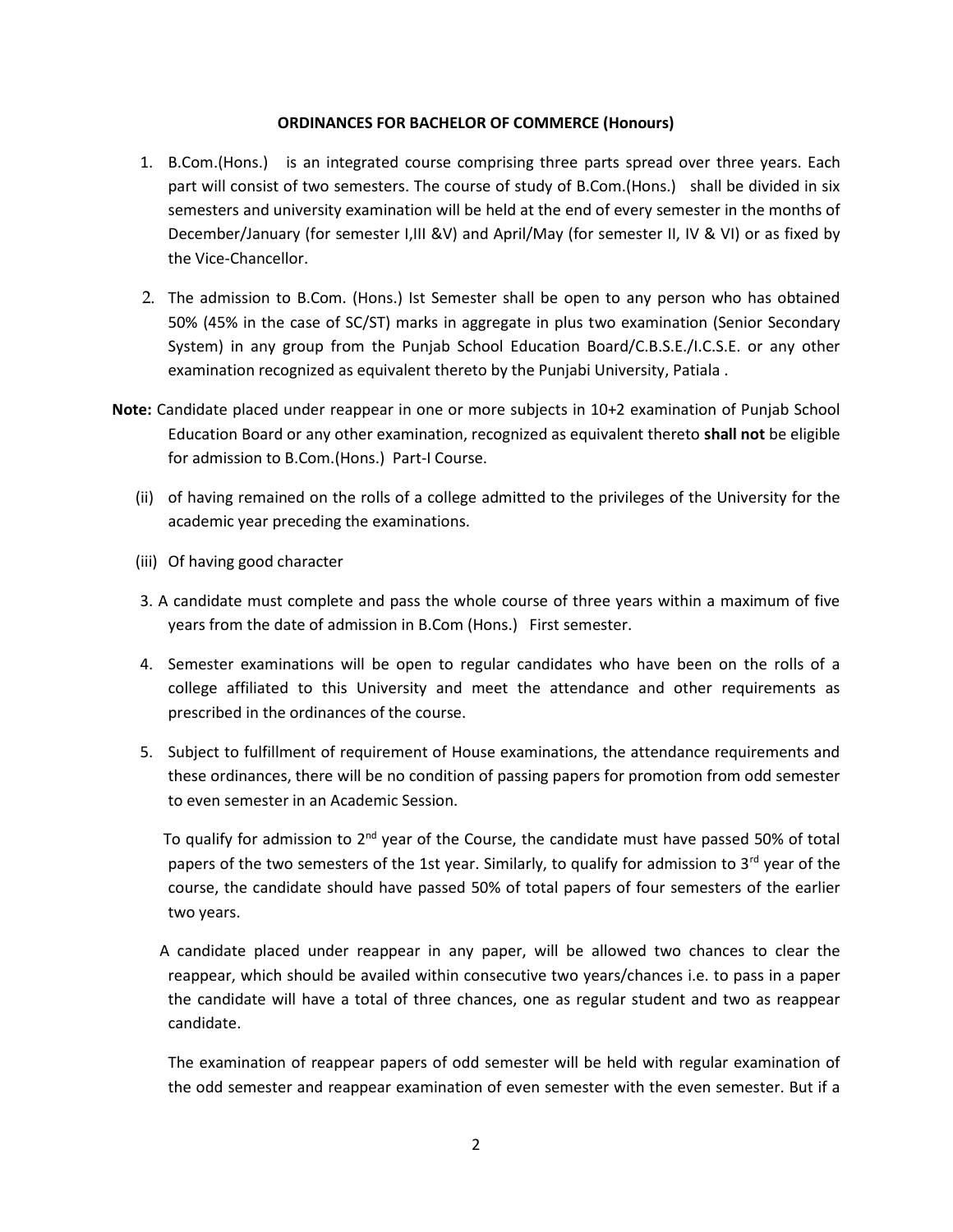candidate is placed under reappear in the last semester of the course, he will be provided chance to pass the reappear with the examination of the next semester, provided his reappear of lower semester does not go beyond next semester.

## **6. Attendance Requirements**

Every candidate will be required to attend a minimum of 75% lectures delivered to that class in each paper as well as 75% of the laboratory work, seminars etc, separately. Provided that a deficiency in attendances may be condoned for special reasons, as per the relevant ordinances on the subject.

- 7. To be eligible to appear in the semester examination a candidate must have obtained in the house examination at least 25% marks in each paper; 33% marks in the aggregate of all subjects of the semester. The Principal at his discretion may allow a special test to a candidate who could not appear in the House examination owing to unavoidable reasons or fails to secure the minimum marks as prescribed above.
- **8. Late college students:** A candidate who has completed the prescribed course of instructions for a semester but has not appeared in the examination or having appeared, has failed in the examination, may appear as a late college student within the prescribed period.
- **9. The pass and reappear students of** B.Com.(Hons.) Part-II and III from any other recognized University shall be treated at par with the corresponding students of this University. But in case such a student is admitted in B.Com.(Hons.) Part-II semester III or V in this University, he/she will be required to clear deficient papers, if any.
- 10. Applications for admission to the examination shall be made on the prescribed form attested by the competent authority as per University rules.
- 11. Amount of examination fee to be paid by a candidate for each semester shall be as fixed by the University from time to time.

| Semester        | Without  | With<br>late     | With<br>late | With<br>late | With<br>late     |
|-----------------|----------|------------------|--------------|--------------|------------------|
|                 | late fee | οf<br>Rs.<br>fee | fee<br>οf    | fee<br>οf    | fee<br>Rs.<br>оf |
|                 |          | $800/-$          | Rs.1200/-    | Rs.5000/-    | 10,000           |
| Nov./Dec. (Odd) | Sept. 30 | Oct.15           | Oct. 21      | Oct. 31      | Nov. 10*         |
| April/May(Even) | Feb. 28  | March 15         | March 21     | March 31     | April 15*        |

12. The last date by which examination forms and fees must reach the Registrar shall be as follows.

\* No Examination Form will be accepted after this date.

13. University medal will be awarded to a candidate who secures first position in the University on the basis of the marks of all the six semesters taken together. The general rules and conditions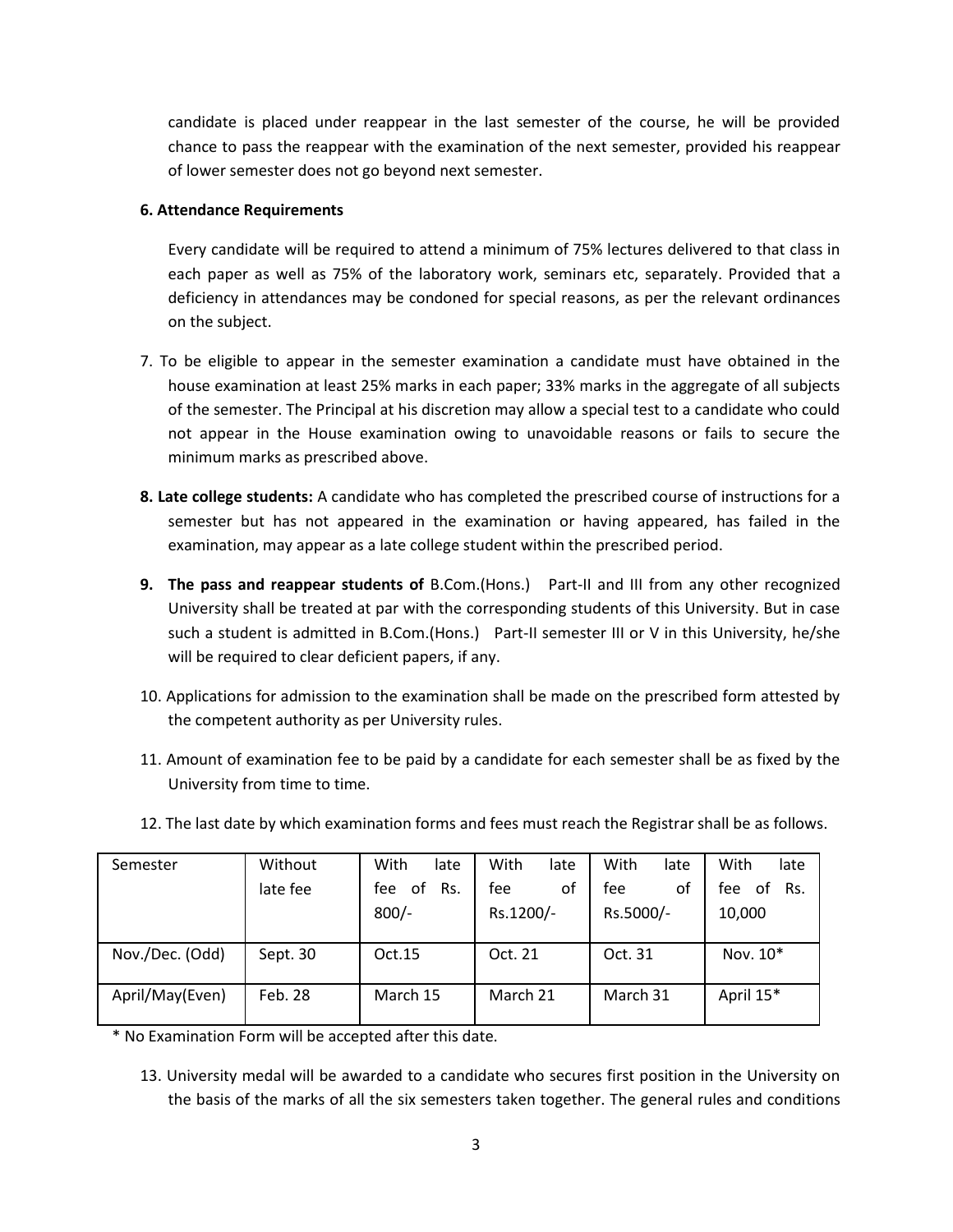of the University for the Award of medal/prizes etc. will be applicable in the award of University medal to the topper of this examination.

14. Viva Voce/ Practical examination shall be conducted by a Committee consisting of the following:

One external examiner

One internal examiner

- 15. All the question papers except Punjabi and English will be set both in English and Punjabi and candidates can answer the questions either in English or Punjabi or Hindi. The paper in Punjabi language will be set in Punjabi only and candidate will be required to answer in Punjabi only.
- 16. The minimum number of marks required to pass each semester examination will be 35% in each paper and 40% in the aggregate of the semester examination. Provided that in papers with practicals, the percentage shall be required separately in written and practical/lab work. The candidate shall also be entitled to grace marks as admissible under the general ordinance relating to the 'Award of Grace Marks'.
- 16 A. The Assessment in each semester of B. Com.(Hons.) course will be 30% internal and 70% external for each written paper. The result of the Internal Assessment shall be conveyed to the students/examination branch by the Head of the Department according to prescribed schedule.

| <b>INTERNAL ASSESSMENT</b>                   | <b>Total Marks 30</b> |
|----------------------------------------------|-----------------------|
| CLASS TEST (40%)                             | 12 Marks              |
| (Two tests in each semester out of which one |                       |
| best will be taken for internal assessment)  |                       |
|                                              |                       |
|                                              |                       |

| ASSIGNMENT (40%)                                     | 12 Marks |
|------------------------------------------------------|----------|
| (Assignment shall be based upon Journals/ Magazines/ |          |
| News Papers/Research work/Industrial visits)         |          |

CLASS PARTICIPATION/PERFORMANCE/SNAP TEST (20%) 6 Marks

Note: If a case comes to notice of Controller of Examinations where the marks awarded by the Teacher are on a very Higher/Lower side, the award will be got moderated by the following committee.

- 1. Dean of Faculty concerned
- 2. Controller of Examination
- 3. Principal/Head of the Department concerned.
- 4. If considered necessary a member can be appointed by the Vice-Chancellor on the recommendations of Dean of Faculty concerned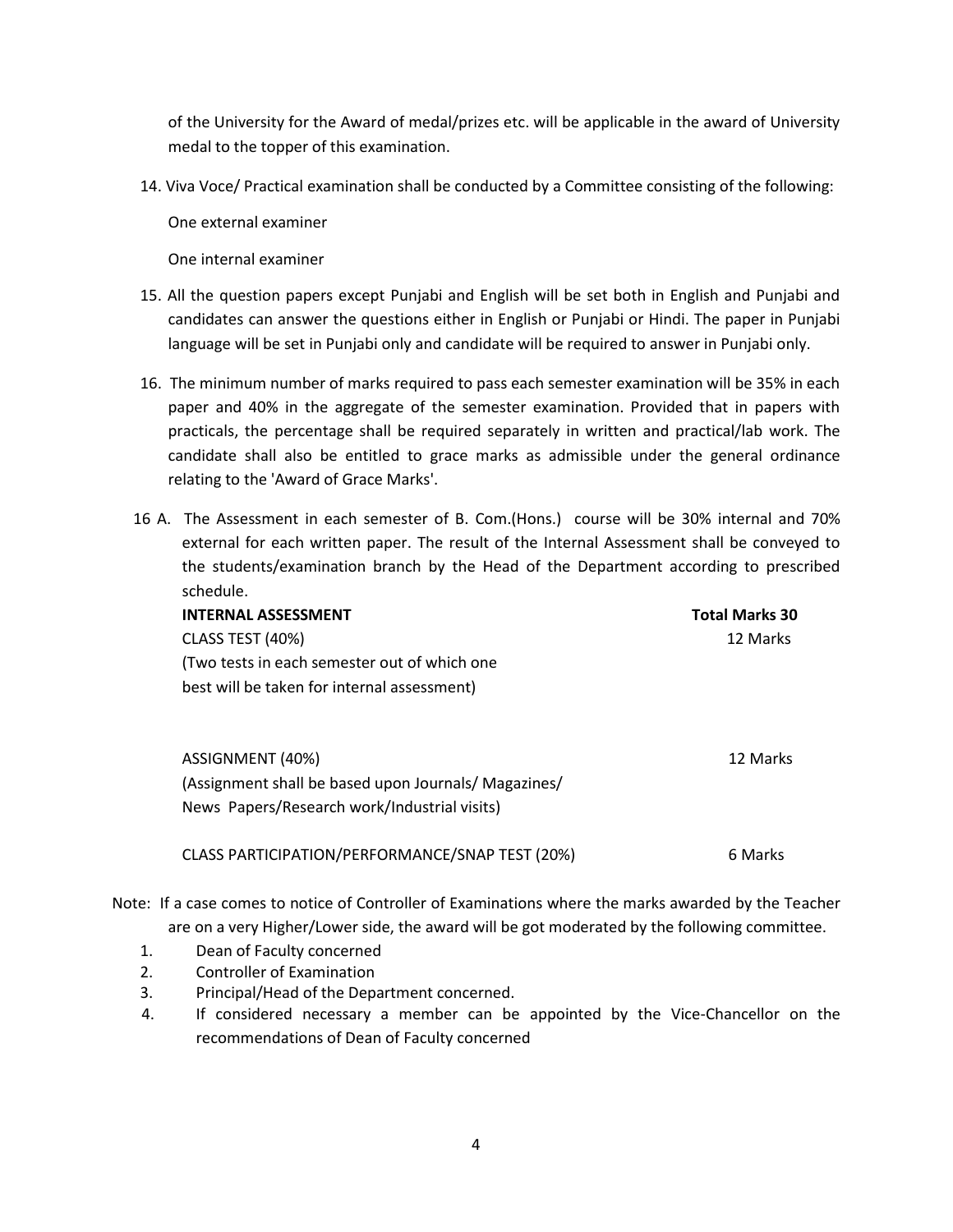- 16 B. The students of B.Com.(Hons.) Course will have to pass a paper on Environmental Studies as prescribed by the university, in semester IV. This paper is a qualifying paper and marks obtained in this paper will not be added in the total marks obtained in the B.Com.(Hons.) degree.
- 17. The successful candidate shall be classified on the basis of aggregate marks secured in all the six semesters B.Com.(Hons.) taken together as under:

75% or more with distinction. 60% or more in the first division. 50% or more but less than 60% in the second division. Below 50% in the third division.

18. "A candidate who has passed B.Com.(Hons.) examination from this University shall have one chance, within a period of two years, after passing the examination, to improve his Division in a maximum of 1/3 of total theory papers in all parts of Examinations and be awarded 1% of grace marks on the basis of given papers". Out of papers taken up, the candidate will be given benefit of increase in marks, where the marks have increased in Paper/Papers.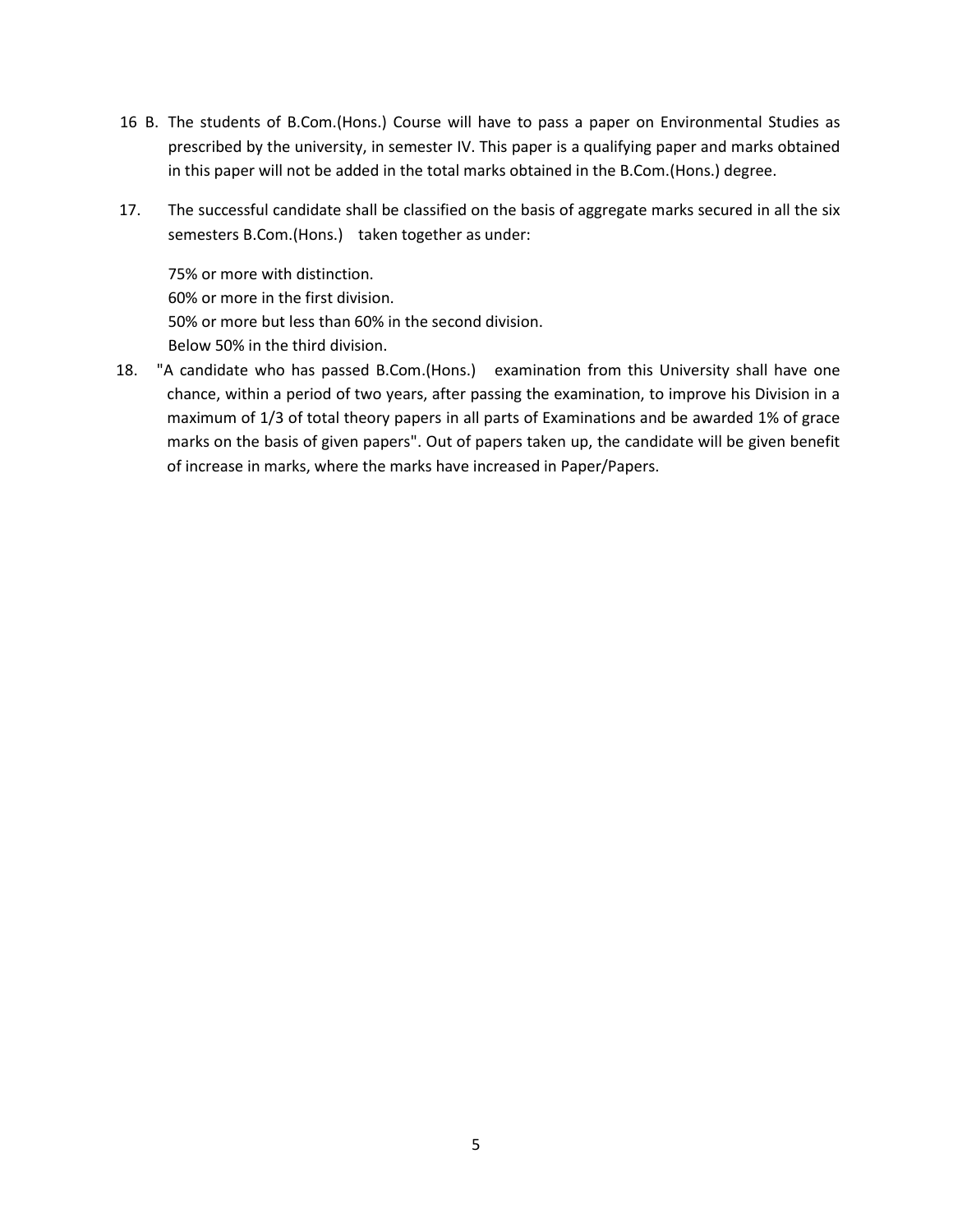# **SYLLABUS**

# **B.COM.(HONOURS ) PART-II FOR 2019-20, 2020-21 & 2021-22** SCHEME OF STUDY

# **Semester-III**

| <b>Semester Wise Papers</b>                                          |                                                                                                                                                                                                                                                                                                                                                                                                                              |  |  |
|----------------------------------------------------------------------|------------------------------------------------------------------------------------------------------------------------------------------------------------------------------------------------------------------------------------------------------------------------------------------------------------------------------------------------------------------------------------------------------------------------------|--|--|
| $BCH - 301$ :                                                        | <b>Banking Operations and Procedures</b>                                                                                                                                                                                                                                                                                                                                                                                     |  |  |
| $BCH - 302$ :                                                        | Corporate Accounting-I                                                                                                                                                                                                                                                                                                                                                                                                       |  |  |
| $BCH - 303$ :                                                        | Income Tax Law-I                                                                                                                                                                                                                                                                                                                                                                                                             |  |  |
| $BCH - 304$ :                                                        | <b>Business Statistics</b>                                                                                                                                                                                                                                                                                                                                                                                                   |  |  |
| $BCH - 305$ :                                                        | Company Law                                                                                                                                                                                                                                                                                                                                                                                                                  |  |  |
| <b>BCH</b> -306 <sup>*</sup> :<br>Seminar (based on summer training) |                                                                                                                                                                                                                                                                                                                                                                                                                              |  |  |
| <b>FOR EXAMINER:</b>                                                 | * Evaluation of seminar will be based upon grades ranging from $A^+$ , A, B <sup>+</sup> , B and C.<br>The candidates are required to score minimum B grade. The students with C grade<br>shall be declared fail in the given Paper.<br>The grading criteria will be as under<br>81 above $A+$<br>$A+$ grade<br>66-80 A<br>A grade<br>$B+$ grade<br>$51-65$ B+<br>B grade<br>35-50% Marks<br>Fail C grade<br>below 35% Marks |  |  |

|                                                                                               | <b>Semester Wise Papers</b>                                                                                                                                           | <b>Marks</b>                                                              |
|-----------------------------------------------------------------------------------------------|-----------------------------------------------------------------------------------------------------------------------------------------------------------------------|---------------------------------------------------------------------------|
| $BCH -401$ :<br>$BCH - 402$ :<br>$BCH - 403$ :<br>$BCH -404$ :<br>$BCH -405$<br>$BCH - 406$ : | <b>Fundamentals of Insurance</b><br>Corporate Accounting-II<br><b>Income Tax Law-II</b><br><b>Business Mathematics</b><br><b>Auditing Practices</b><br>Indian Economy | <b>100</b><br><b>100</b><br><b>100</b><br><b>100</b><br>100<br><b>100</b> |
|                                                                                               | Qualifying nanom Environment & Dood Cafety Awareness                                                                                                                  | $100$ Mork                                                                |

**Qualifying paper:** Environment & Road Safety Awareness 100 Marks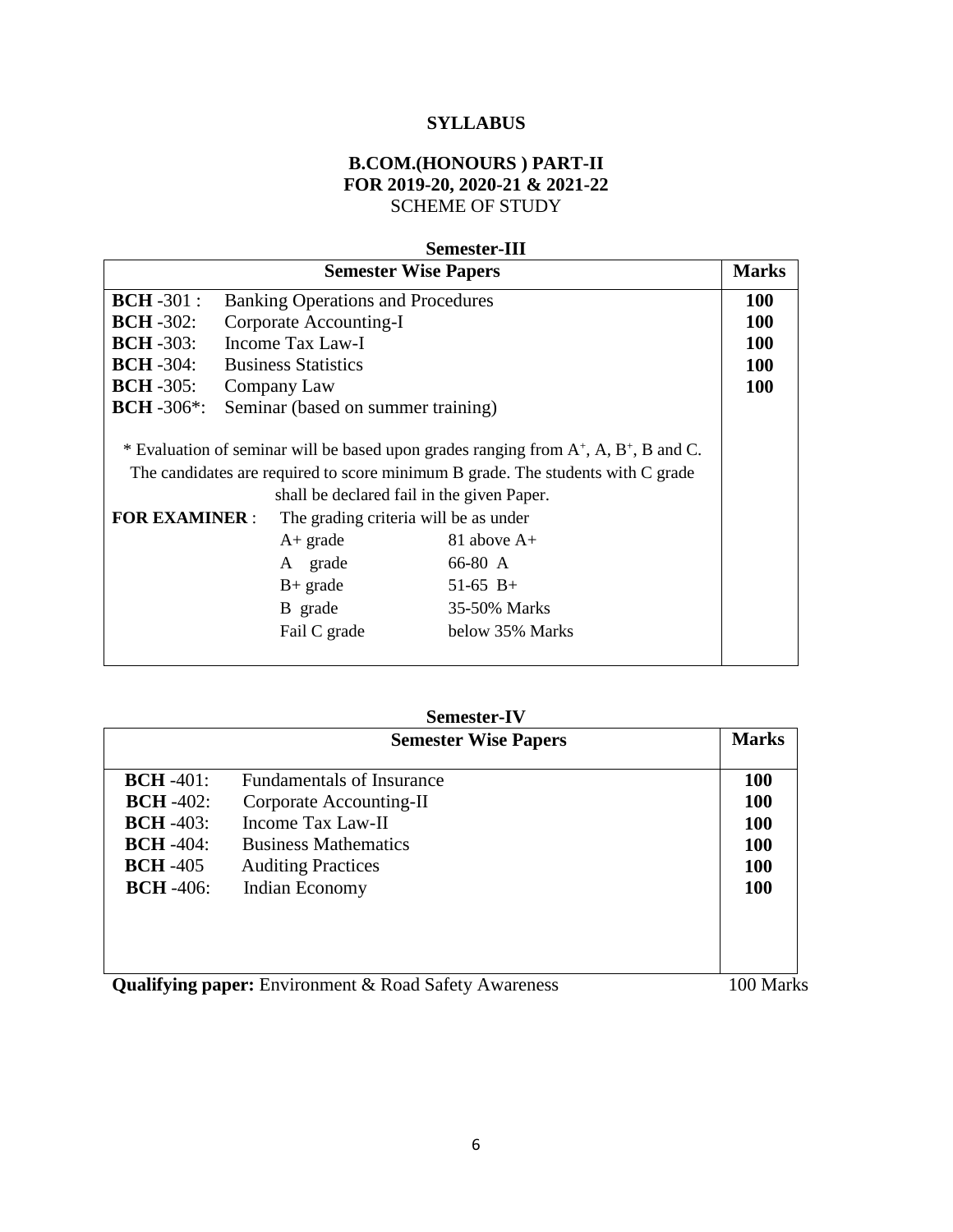# **B.COM.(HONOURS) PART-II (IIIrd Semester) BCH 301 - BANKING OPERATIONS AND PROCEDURES**

Time allowed : 3 hours Max Marks: 100

Pass Marks : 35% Internal Assessment: 30 Periods per week: 6 External Assessment: 70

### **Instructions for Paper-Setters/Examiners**

The question paper covering the entire course shall be divided into three sections as follows:

# **SECTION-A**

It will consist of essay type questions. Four questions shall be set by the examiner from Unit-I of the syllabus and the candidate shall be required to attempt two. Each question shall carry 10 marks; total weight of the section shall be 20 marks.

# **SECTION-B**

It will consist of essay type questions. Four questions shall be set by the examiner from Unit-II of the syllabus and the candidate shall be required to attempt two. Each question shall carry 10 marks; total weight of the section shall be 20 marks.

### **SECTION-C**

It will consist of 12 very short answer questions from entire syllabus. Students are required to attempt 10 questions up to five lines in length. Each question shall carry 3 marks; total weight of the section shall be 30 marks

# **UNIT-I**

Organisation and functions of a Modern bank, Relationship Between Banker and Customer: Services rendered by banks; Definition of a customer: Relationship as a debtor and creditor; Banker as a trustee; Obligation of a banker -obligation to honour cheque: Garnishee order: Attachment order issued by income-tax authorities; Liabilities of a banker in case of wrongful dishonour of cheque; Obligation to maintain secrecy of accounts: Banker's right of general lien, banker's right of set-off, banker's right of appropriation, right to charge interest, incidental charges, etc.

Customer's Account with a Banker: Fixed deposit accounts, saving accounts, recurring deposit accounts, current accounts: Opening of current and saving accounts: Operating the bank accounts; Legal aspects; Entries in passbook: Closing of bank account; Insurance of bank deposits: Free life insurance cover to saving bank account-holders; Deposit scheme for Indians abroad: Non-resident account scheme; Foreign currency accounts scheme.

# **UNIT-II**

Special Types of Bank Customers: Minor -legal provisions regarding guardianship of a minor: Married women: Illiterate person; Lunatic; Trustee; Executor; Administrator; Customer's attorney; Joint accounts of joint Hindu family, partnership, joint stock companies, club, societies, and charitable institutes.

Other services rendered by commercial banks in India-leasing, insuring, broking and merchant banking. Bank Related Laws: Law relating to negotiable instruments, Law of limitation, Special Rcovery of Debts Due to Banks and Financial Institutions Act, 1932- SARFAEI Act. 2002, Banking ombudsman, Anti money laundering. Relevant provisions of other laws affecting banking operations and procedures in India.

# **Suggested Reading:**

- 1. Tanna, M.L: Banking Law and Practice in India, Vol.I & II, India Law House, New Delhi.
- 2. Bare Acts regarding negotiable instruments, banking regulations, RBf, banking companies, etc.
- 3. Gordon and Natrajan: Banking Theory: Law and Practice, Himalaya Publishing House, Delhi.
- 4. Varshney, P.M. : Banking Law and Practice, Sultan Chand & Sons, New Delhi
- 5. IIBF, "Principles and Practices of Banking", 2nd Edition, McMillian Publishers.
- 6. Paul and Suresh, "Management of Banking and Financial Services:, 2007, Pearson Education.
- 7. Sunderam and Varshney, "Banking Theory Law and Practices", 2004, Sultan Chand and Sons.
- 8. Varshney, P.N.,"banking Law and Practice", 2012, Sultan Chand and Sons.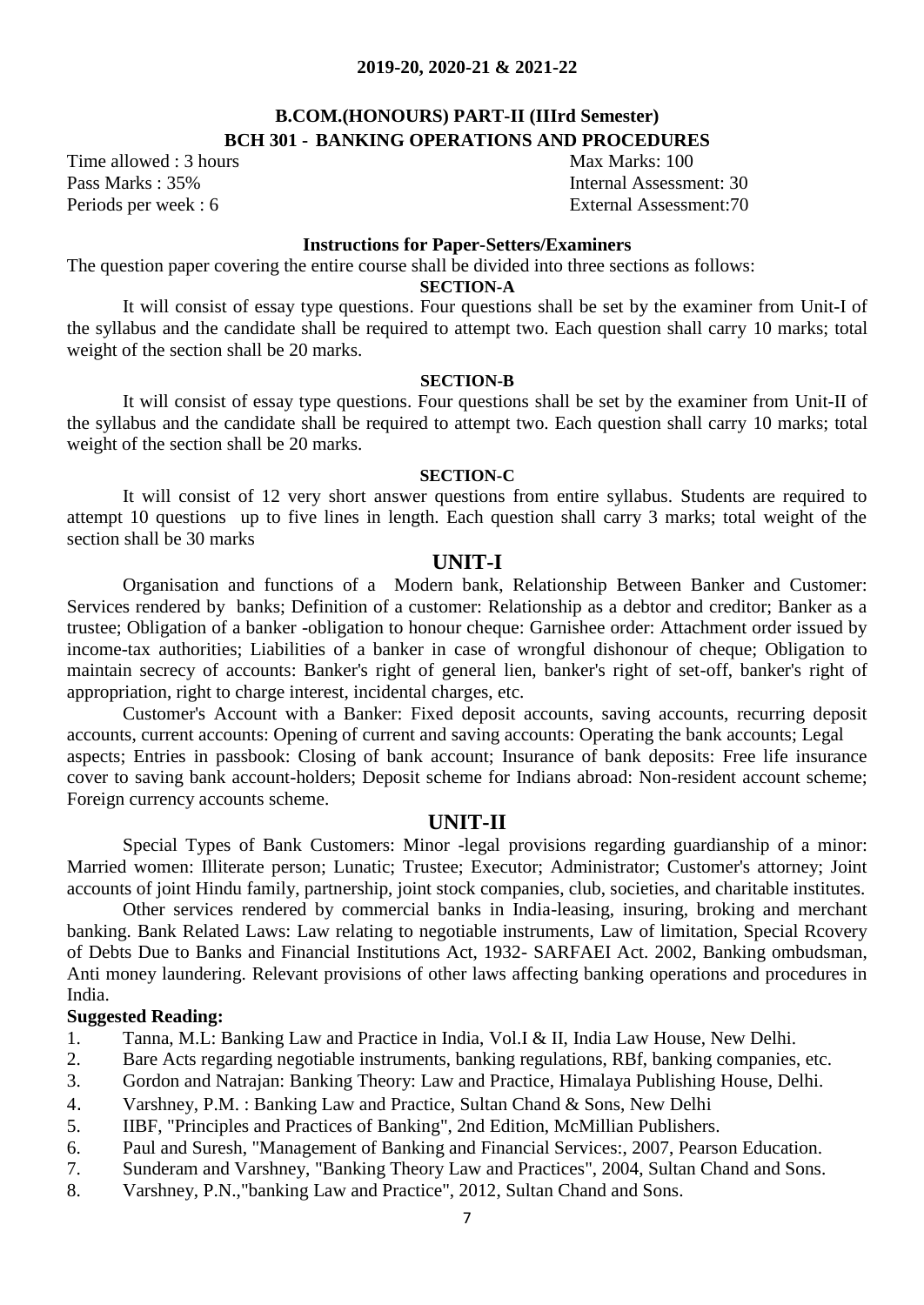# **BCH 302: CORPORATE ACCOUNTING-I**

Time allowed : 3 hours Max Marks: 100

Pass Marks : 35% Internal Assessment: 30 Periods per week : 6 External Assessment: 70

#### **Note : Simple Calculator(not scientific) is allowed**

#### **INSTRUCTIONS FOR THE PAPER SETTER/ EXAMINERS**

The question paper covering the entire course shall be divided into three sections as follows.

### **SECTION-A**

It will consist of essay type and numerical questions. Four questions, two theory and two numerical, shall be set by the examiner from Unit-I of the syllabus and the candidate shall be required to attempt two. Each question shall carry 10 marks; total weight of the section shall be 20 marks.

#### **SECTION-B**

It will consist of essay type and numerical questions. Four questions, two theory and two numerical, shall be set by the examiner from Unit-II of the syllabus and the candidate shall be required to attempt two. Each question shall carry 10 marks; total weight of the section shall be 20 marks.

## **SECTION-C**

It will consist of 12 very short answer questions from entire syllabus. Students are required to attempt 10 questions up to five lines in length. Each question shall carry 3 marks; total weight of the section shall be 30 marks

#### **UNIT - I**

Corporate Accounting as per the Companies Act 2013: Issue, forfeiture and re-issue of shares; Redemption of preference shares; Issue and redemption of debentures; Issue of bonus shares and right shares; Underwriting of shares and debentures; Accounts of underwriters.

# **UNIT - II**

Final Accounts including computation of managerial remuneration and disposal of profit; Profit prior to and after incorporation; consolidated balance sheet of holding companies with one subsidiary only.

Note: Relevant Accounting Standards to be also covered.

#### **Suggested Readings:**

1 R. L. Gupta: Advanced Corporate Accounting

- 2. C.M.Juneja: Corporate Accounting
- 3. VK Goyal: Corporate Accounting
- 4. Nirmal Gupta: Corporate Accounting for B.Com II
- 5. Maheshwari, S. N. and Maheshwar, S. K. : Corporate Accounting, Mcgraw Hill.
- 6. A Mukherjee M, Hanif : Corporate Accounting : Mcgraw Hill.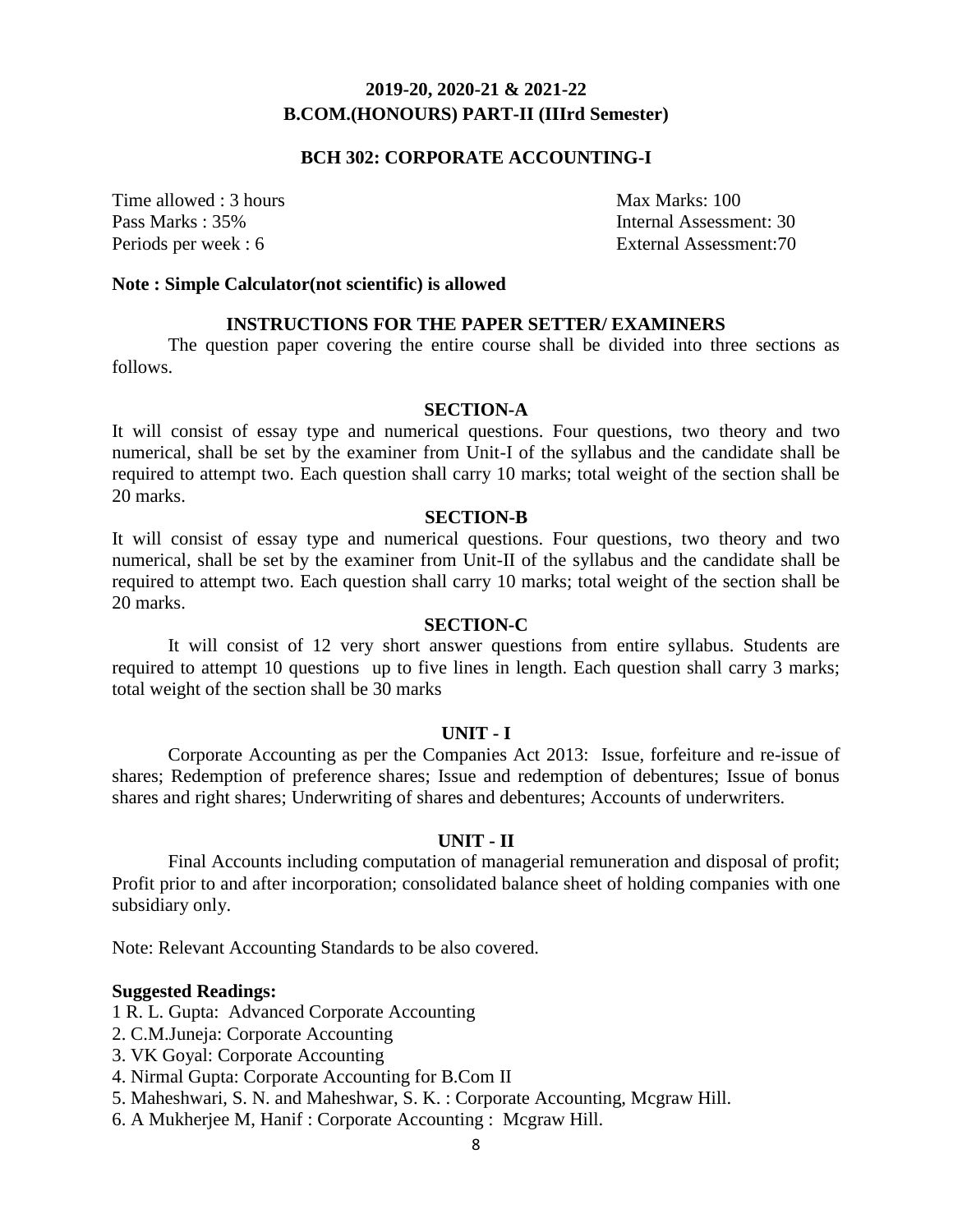# **2019-20, 2020-21 & 2021-22 B.COM.(HONOURS) PART-II (IIIrd Semester) BCH 303: INCOME TAX LAW-I**

Time allowed : 3 hours Max Marks: 100

Pass Marks : 35% Internal Assessment: 30 Periods per week : 6 External Assessment: 70

# **Note : Simple Calculator(not scientific) is allowed**

#### **INSTRUCTIONS FOR THE PAPER SETTER/ EXAMINERS**

The question paper covering the entire course shall be divided into three sections as follows.

#### **SECTION-A**

It will consist of essay type and numerical questions. Four questions, two theory and two numerical, shall be set by the examiner from Unit-I of the syllabus and the candidate shall be required to attempt two. Each question shall carry 10 marks; total weight of the section shall be 20 marks.

#### **SECTION-B**

It will consist of essay type and numerical questions. Four questions, two theory and two numerical, shall be set by the examiner from Unit-II of the syllabus and the candidate shall be required to attempt two. Each question shall carry 10 marks; total weight of the section shall be 20 marks.

#### **SECTION-C**

It will consist of 12 very short answer questions from entire syllabus. Students are required to attempt 10 questions up to five lines in length. Each question shall carry 3 marks; total weight of the section shall be 30 marks

### **UNIT - I**

Definitions, Distinction between Capital and Revenue; Basis of charge; Incidence of tax, Exempted incomes; Computation of Income from salaries and house property, Agriculture Income & its tax treatment.

#### **UNIT - II**

Profit and gains from business and profession, Capital gains, Income from other sources. Depreciation, Car ry forward and set off of losses, Income of other persons to be included in assessee's total income.

#### **Suggested Readings:**

- 1. Income Tax by C.A Parul Gupta
- 2. Income Tax and Central Sales Tax Law and Practices by B.B Lal
- 3. Income Tax by Mehrotra
- 4. Students to Guide to Income Tax,V.K. Singhania & Kapil Singhania
- 5. "The income Tax Law- A simple Guide to Theory" Shailinder Sekhon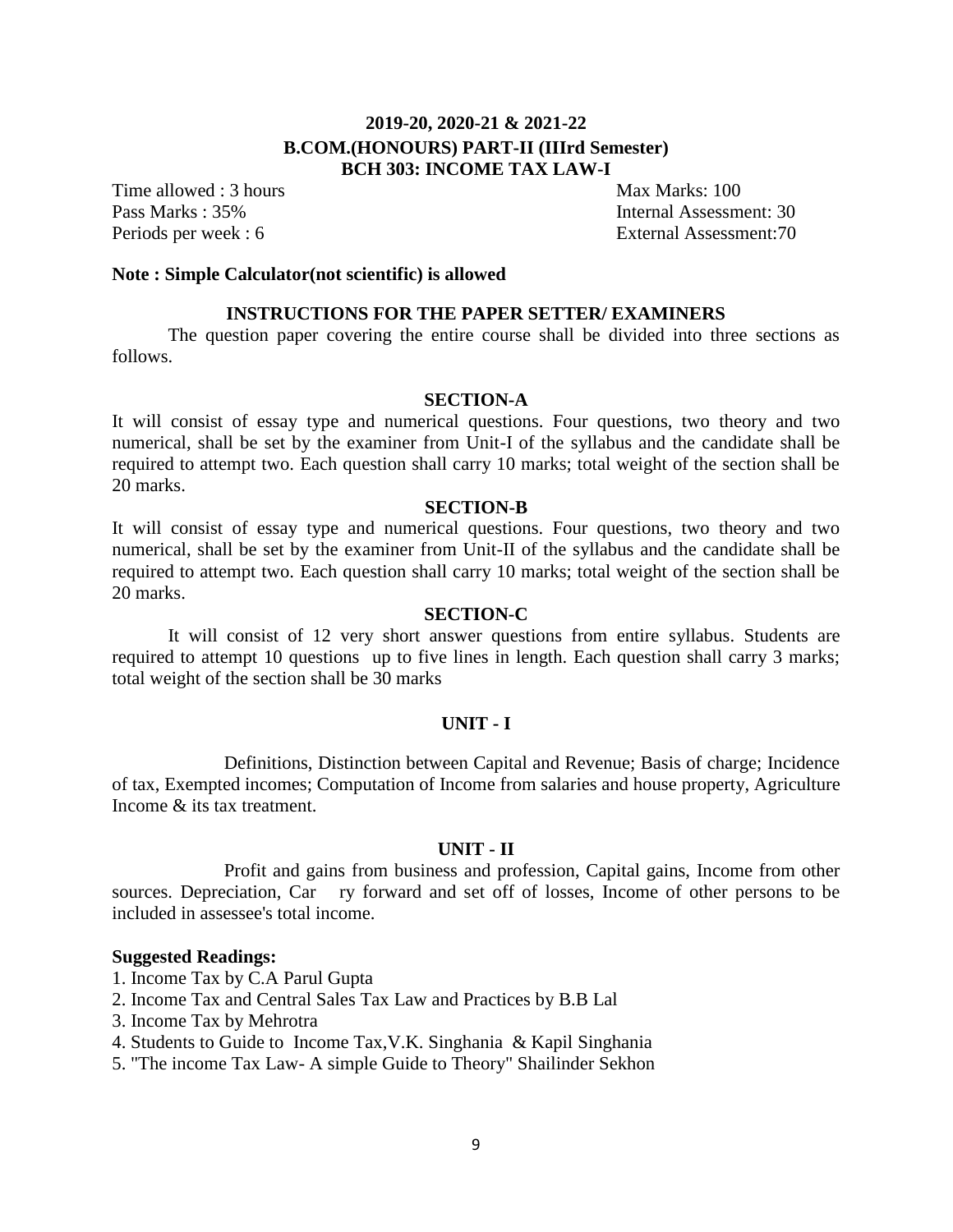## **BCH 304: BUSINESS STATISTICS**

Time allowed : 3 hours Max Marks: 100

Pass Marks : 35% Internal Assessment: 30 Periods per week : 6 External Assessment: 70

# **Note : Simple Calculator(not scientific) is allowed**

# **INSTRUCTIONS FOR THE PAPER SETTER/ EXAMINERS**

The question paper covering the entire course shall be divided into three sections as follows.

# **SECTION-A**

It will consist of essay type and numerical questions. Four questions, two theory and two numerical, shall be set by the examiner from Unit-I of the syllabus and the candidate shall be required to attempt two. Each question shall carry 10 marks; total weight of the section shall be 20 marks.

#### **SECTION-B**

It will consist of essay type and numerical questions. Four questions, two theory and two numerical, shall be set by the examiner from Unit-II of the syllabus and the candidate shall be required to attempt two. Each question shall carry 10 marks; total weight of the section shall be 20 marks.

# **SECTION-C**

It will consist of 12 very short answer questions from entire syllabus. Students are required to attempt 10 questions up to five lines in length. Each question shall carry 3 marks; total weight of the section shall be 30 marks

#### **UNIT - I**

Introduction to Statistics- Definition, Importance and Limitations, Functions and scope Measures of Central Tendency: Mean, Median, Mode. Measures of dispersion: Range, Quartile deviation, Mean deviation and Standard deviation.

Analysis of Time Series: Causes of variations in time series multiplicative models; Determination of trends, Moving averages method and method of least squares (including linear, second degree, parabolic and exponential trends); Computation of seasonal-indices by simple averages, ratio-trend, ratio-to-moving average, and link relative methods.

#### **UNIT - II**

Index numbers: Need, definition and limitations of Index numbers – simple and weighted index numbers – Laspyer's, Paasche's and Fisher Index numbers, Criterion of ideal index numbers, problems involved in the construction of index numbers.

Correlation: Meaning, types and measurement of correlation (Karl Pearson's methods and Spearman's rank correlation).

Regression: Meaning, Regression Equation of X on Y and Y on X.

Forecasting Methods: Forecasting Concept, types and importance; General approach to forecasting; Methods of forecasting; Forecasting demand; Industry Vs. Company sales forecasts; Factors affecting company sales.

#### **BOOKS RECOMMENDED**

| 1. R.P. Hooda                  | <b>Statistics for Business and Economics</b> |
|--------------------------------|----------------------------------------------|
| 2. S.P. Gupta                  | <b>Statistical Methods</b>                   |
| 3. S.C. Gupta and V.K. Kapoor: | Fundamentals of Applied Statistics.          |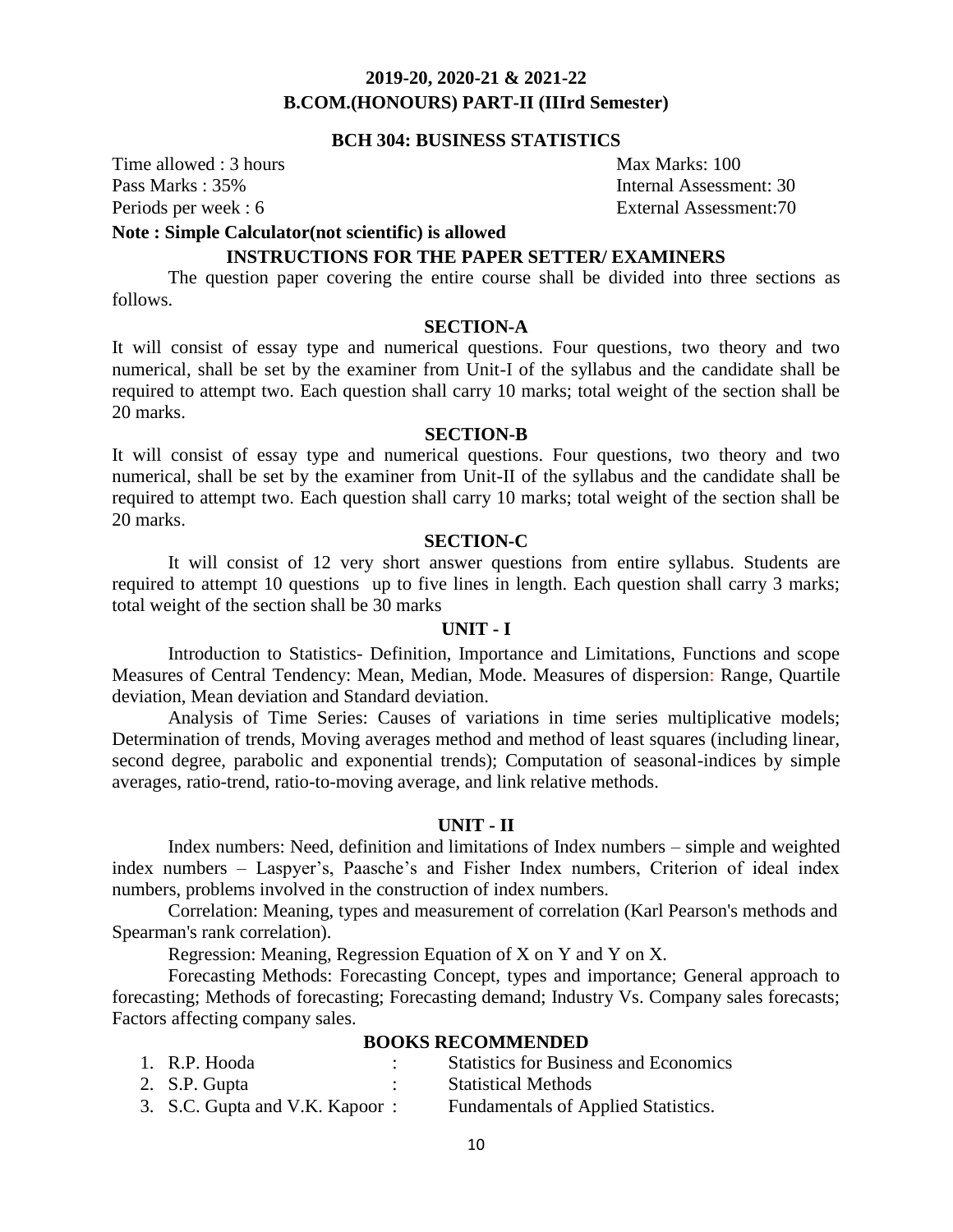# **BCH 305: COMPANY LAW**

Time Allowed: 3 Hrs. Max. Marks: 100

Period per week : 6 External Assessment: 70 Pass percentage : 35%

## **Instructions for Paper-Setters/Examiners**

The question paper covering the entire course shall be divided into three sections as follows:

### **SECTION-A**

It will consist of essay type questions. Four questions shall be set by the examiner from Unit-I of the syllabus and the candidate shall be required to attempt two. Each question shall carry 10 marks; total weight of the section shall be 20 marks.

# **SECTION-B**

It will consist of essay type questions. Four questions shall be set by the examiner from Unit-II of the syllabus and the candidate shall be required to attempt two. Each question shall carry 10 marks; total weight of the section shall be 20 marks.

#### **SECTION-C**

It will consist of 12 very short answer questions from entire syllabus. Students are required to attempt 10 questions up to five lines in length. Each question shall carry 3 marks; total weight of the section shall be 30 marks.

# **UNIT - I**

Company : Meaning, features, types, promotion and registration; Preliminary contracts; Memorandum of Association; Articles of Association; Prospectus; Shares & Share Capital.

## **UNIT - II**

Directors; Borrowing Powers (including debentures); Members; Meetings (including Board Meetings); Majority Powers and Minority Rights; Winding-up of the company. Note: All provisions of Company Law to be done with latest amendments.

#### **Suggested Readings:**

1. Avtar Singh: Company Law 2. N. D. Kapoor: Company Law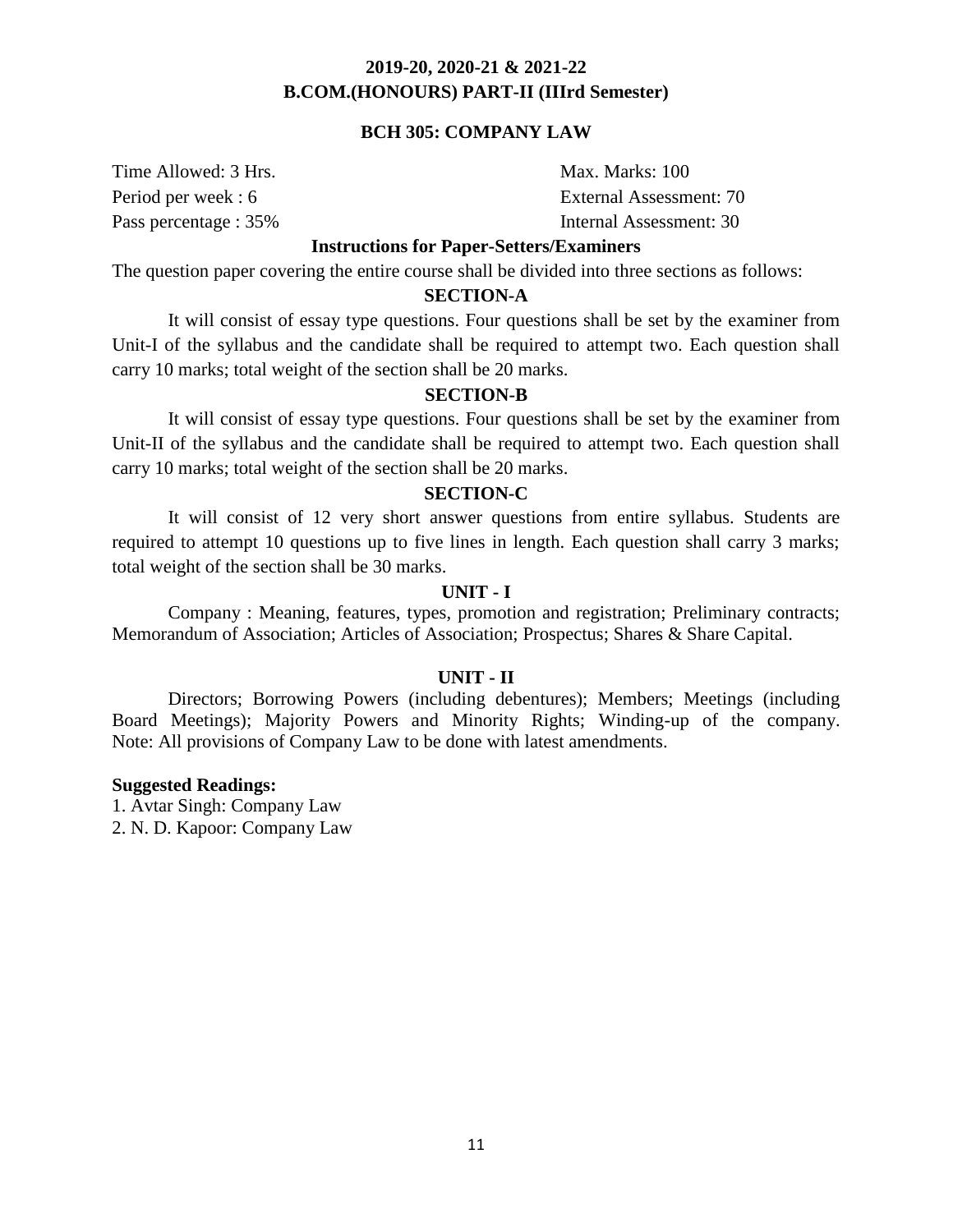# **BCH 401**: **FUNDAMENTALS OF INSURANCE**

Time Allowed: 3 Hrs. Max. Marks: 100

Period per week : 6 External Assessment: 70 Pass percentage : 35% Internal Assessment: 30

# **Instructions for Paper-Setters/Examiners**

The question paper covering the entire course shall be divided into three sections as follows:

# **SECTION-A**

It will consist of essay type questions. Four questions shall be set by the examiner from Unit-I of the syllabus and the candidate shall be required to attempt two. Each question shall carry 10 marks; total weight of the section shall be 20 marks.

## **SECTION-B**

It will consist of essay type questions. Four questions shall be set by the examiner from Unit-II of the syllabus and the candidate shall be required to attempt two. Each question shall carry 10 marks; total weight of the section shall be 20 marks.

#### **SECTION-C**

It will consist of 12 very short answer questions from entire syllabus. Students are required to attempt 10 questions up to five lines in length. Each question shall carry 3 marks; total weight of the section shall be 30 marks

#### **UNIT-I**

Introduction of Insurance: Concept and nature of insurance, Purpose and need of insurance, working of insurance, insurance as security tools, insurance and economic development.

Concept of Risk, Types of Risk, Risk Appraisal, Transfer and Pooling of Risks, Concept of Insurable Risk.

Nature of Insurance Contract, Principle of Utmost Good Faith, Insurable Interest, proximity cause, contribution and subrogation, Indemnity, Legal Aspects of Insurance Contract.

Types of Insurance, Fire and Motor Insurance, Health Insurance, Marine Insurance, Automobile Insurance. Annuity Policy:Introduction; Basis of Annuity Income; Classification of Annuities; Uses of Annuity; Limitation of Annuity.

### **UNIT-II**

Growth and Development of Insurance sector in India, Entry of private players and banks in insurance sector, Recent trends in Insurance sector in India.

Role of bancassurance in Indian Scenario; Life Insurance Products: Introduction, Traditional insurance products - Term, Endowment, Whole life; Various Life Insurance Policies of Different of Insurance Companies.

ULIPs: Unit Linked Life Insurance Products, Types, recent trends, ULIP as a tool for financial planning.

Classification of Products. Major players in life and non life insurance market: products, promotional strategies, distribution channels and their market share. Reinsurance : Characteristics, Types, Growth of reinsurance in India, Global Players in reinsurance.

Regulatory Framework of Insurance: Role, Power and Functions of IRDA.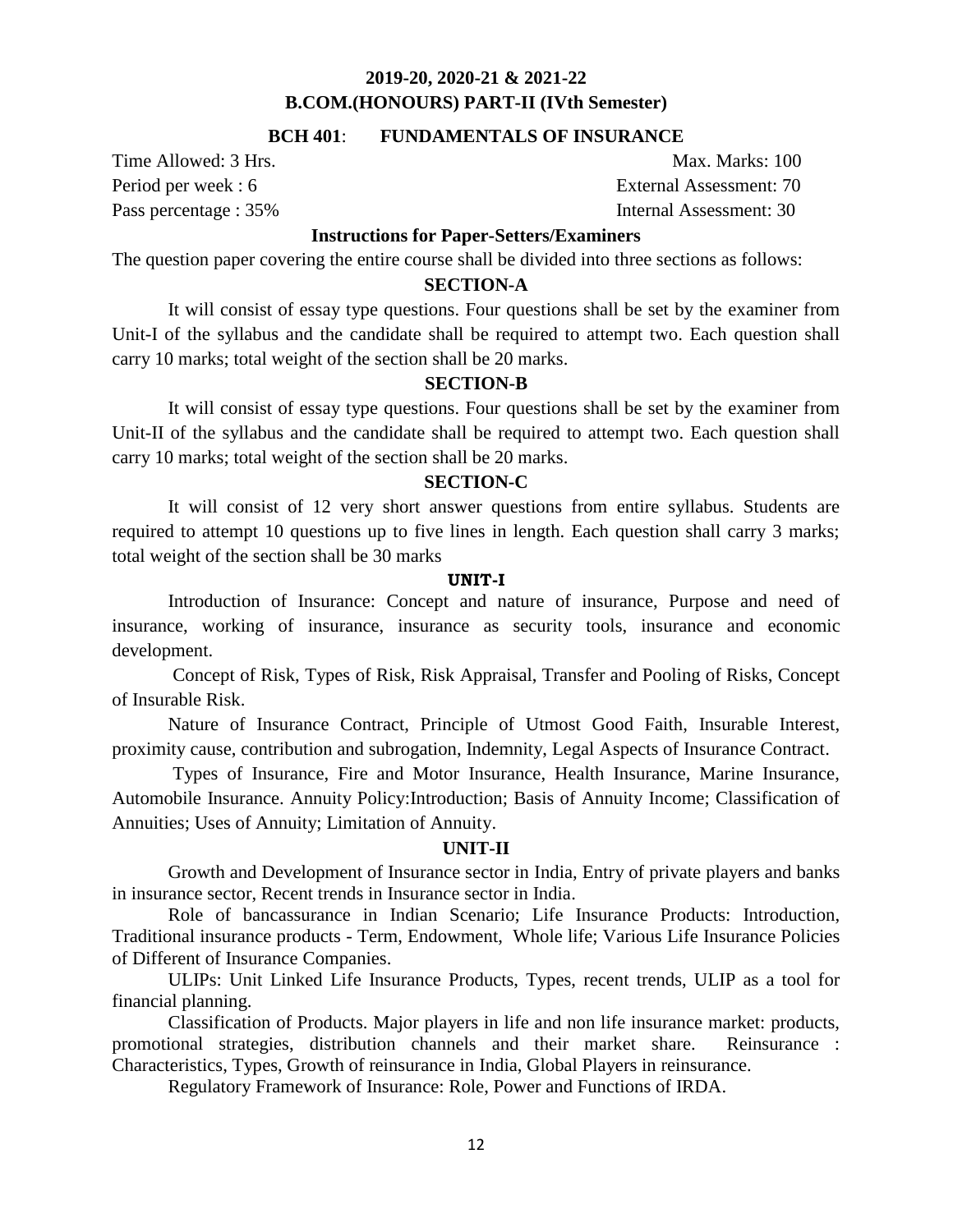# **Suggested Books :**

- 1. M N Mishra, S B Mishra: Insurance Principles & Practice, Sultan Chand and Sons.
- 2. James L Athearn: Risk and Insurance, West Publication Co. (1981)
- 3. NaliniPravaTripathy and Prabir Pal: Insurance Theory and Practice, Prentice Hall India.
- 4. Prof. Kshitij Patubale, Mediclaim and Health Insurance, Ocean Books (P) Ltd.
- 5. Usha Mehta A. D. Narde, Health Insurance in India and Abroad, Allied Publishers
- 6 Amar Narain Agarwala, Health Insurance in India, East End Publishers.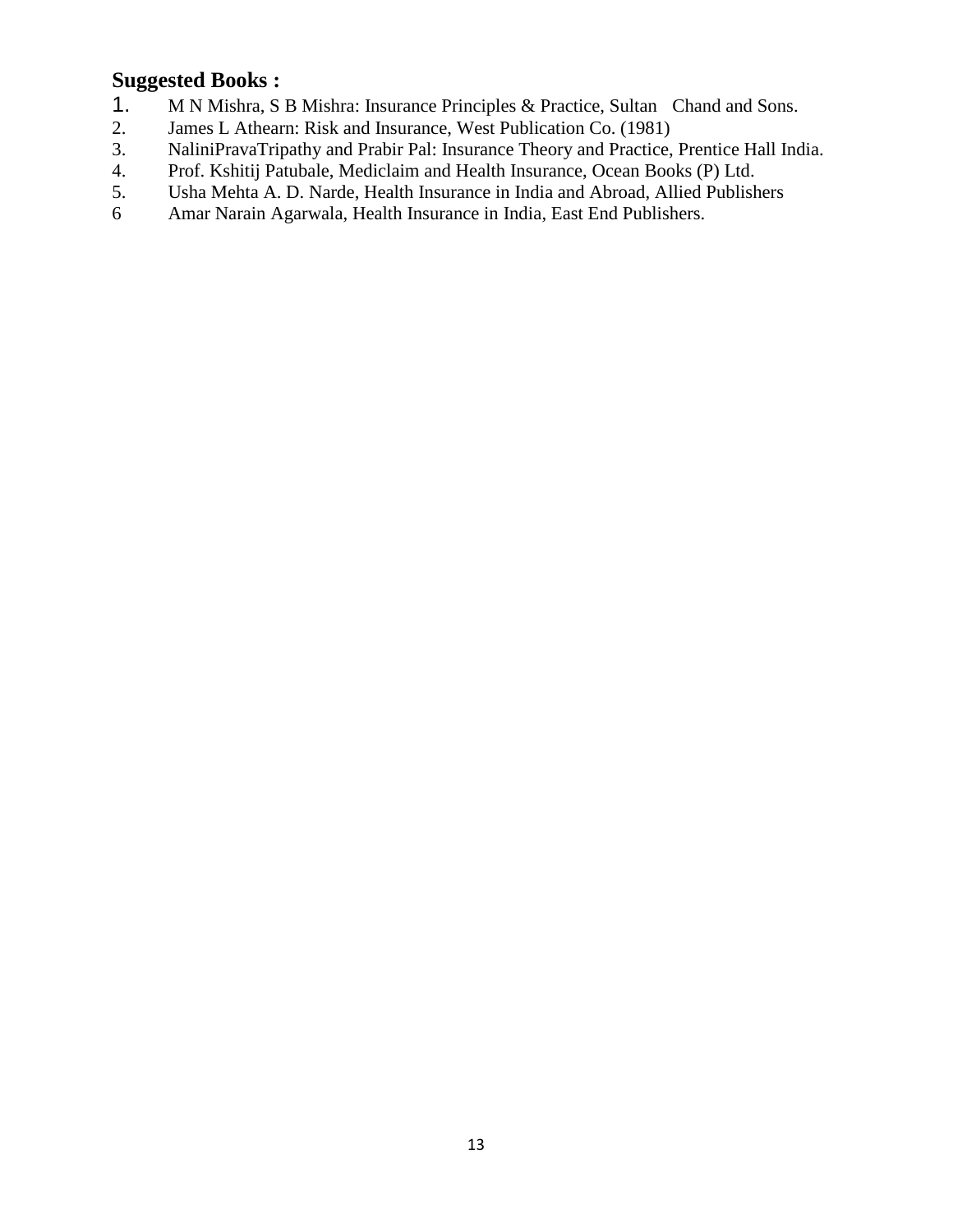# **BCH 402: CORPORATE ACCOUNTING-II**

Time allowed : 3 hours Max Marks: 100

Pass Marks : 35% Internal Assessment: 30 Periods per week : 6 External Assessment: 70

#### **Note : Simple Calculator(not scientific) is allowed**

# **INSTRUCTIONS FOR THE PAPER SETTER/ EXAMINERS**

The question paper covering the entire course shall be divided into three sections as follows.

#### **SECTION-A**

It will consist of essay type and numerical questions. Four questions, two theory and two numerical, shall be set by the examiner from Unit-I of the syllabus and the candidate shall be required to attempt two. Each question shall carry 10 marks; total weight of the section shall be 20 marks.

#### **SECTION-B**

It will consist of essay type and numerical questions. Four questions, two theory and two numerical, shall be set by the examiner from Unit-II of the syllabus and the candidate shall be required to attempt two. Each question shall carry 10 marks; total weight of the section shall be 20 marks.

#### **SECTION-C**

It will consist of 12 very short answer questions from entire syllabus. Students are required to attempt 10 questions up to five lines in length. Each question shall carry 3 marks; total weight of the section shall be 30 marks

#### **UNIT - I**

Corporate Accounting as per the Companies Act 2013: Amalgamation, absorption, merger and reconstruction, Accounting for amalgamation of Companies as per Indian Accounting Standard 14; Accounting for internal reconstruction.

## **UNIT - II**

Liquidation Accounts; Accounts of banking companies and insurance companies; Investment Accounts; Valuation of goodwill and shares.

#### **Suggested Readings:**

1. R.L.Gupta: Advanced Corporate Accounting

2. C.M.Juneja: Corporate Accounting

3. VK Goyal: Corporate Accounting

4. Nirmal Gupta: Corporate Accounting for B.Com II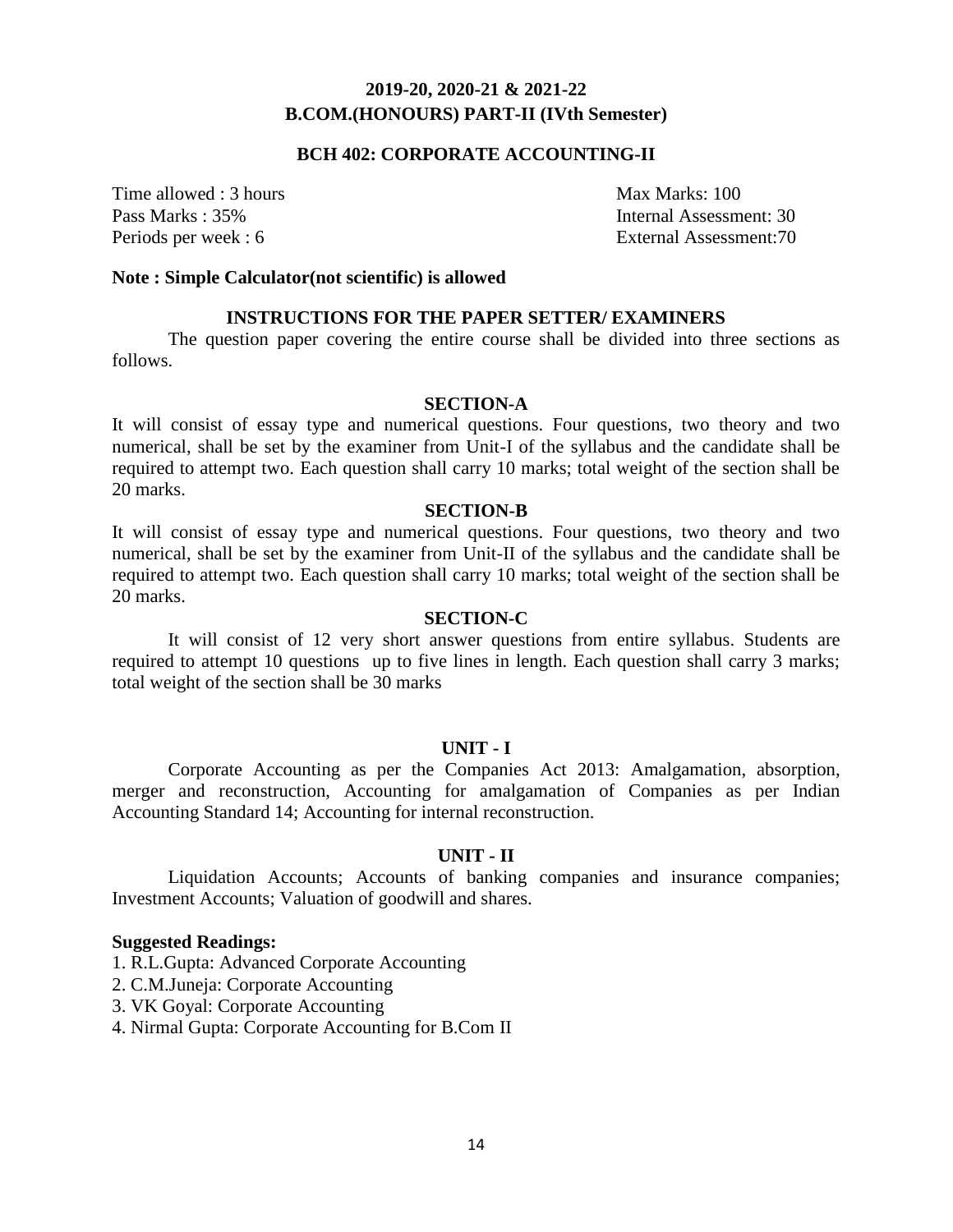# **BCH 403: INCOME TAX LAW-II**

Time allowed : 3 hours Max Marks: 100

Pass Marks : 35% Internal Assessment: 30 Periods per week : 6 External Assessment: 70

#### **Note : Simple Calculator(not scientific) is allowed**

## **INSTRUCTIONS FOR THE PAPER SETTER/ EXAMINERS**

The question paper covering the entire course shall be divided into three sections as follows.

# **SECTION-A**

It will consist of essay type and numerical questions. Four questions, two theory and two numerical, shall be set by the examiner from Unit-I of the syllabus and the candidate shall be required to attempt two. Each question shall carry 10 marks; total weight of the section shall be 20 marks.

#### **SECTION-B**

It will consist of essay type and numerical questions. Four questions, two theory and two numerical, shall be set by the examiner from Unit-II of the syllabus and the candidate shall be required to attempt two. Each question shall carry 10 marks; total weight of the section shall be 20 marks.

# **SECTION-C**

It will consist of 12 very short answer questions from entire syllabus. Students are required to attempt 10 questions up to five lines in length. Each question shall carry 3 marks; total weight of the section shall be 30 marks

### **UNIT - I**

Deductions out of gross total income, Computation of total income in regard to income of individuals. HUF, Partnership firm & Companies.

# **UNIT - II**

Advance Payment of Tax; Deduction of tax at source; Income tax authorities and administration of the act, Assessment procedure, Appeals, Refunds and Penalties.

### **Suggested Readings:**

1. Income Tax by C.A Parul Gupta

- 2. Income Tax and Central Sales Tax Law and Practices by B.B Lal
- 3. Income Tax by Mehrotra
- 4. Students to Guide to Income Tax,V.K. Singhania & Kapil Singhania
- 5. "The income Tax Law- A simple Guide to Theory" Shailinder Sekhon
- 6. Direct Taxes Law & Practice,V.K. Singhania & Kapil Singhania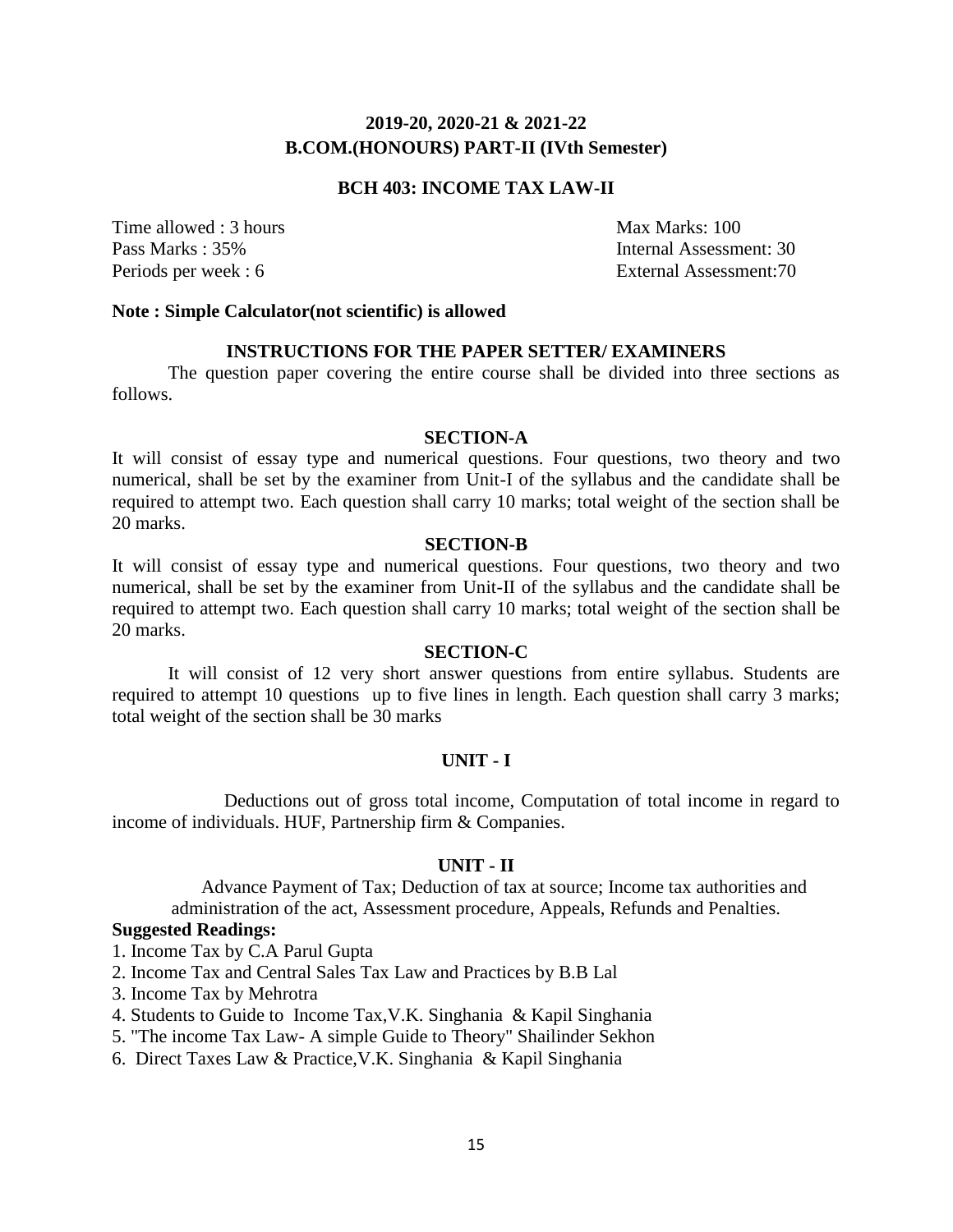# **2019-20, 2020-21 & 2021-22 B.COM.(HONOURS) PART-II (IVth Semester) BCH 404: BUSINESS MATHEMATICS**

Time allowed : 3 hours Max Marks: 100

Pass Marks : 35% Internal Assessment: 30 Periods per week : 6 External Assessment: 70

### **Note : Simple Calculator(not scientific) is allowed**

## **INSTRUCTIONS FOR THE PAPER SETTER/ EXAMINERS**

The question paper covering the entire course shall be divided into three sections as follows.

**SECTION-A**

It will consist of essay type and numerical questions. Four questions, all numericals, shall be set by the examiner from Unit-I of the syllabus and the candidate shall be required to attempt two. Each question shall carry 10 marks; total weight of the section shall be 20 marks.

#### **SECTION-B**

It will consist of essay type and numerical questions. Four questions, all numericals, shall be set by the examiner from Unit-II of the syllabus and the candidate shall be required to attempt two. Each question shall carry 10 marks; total weight of the section shall be 20 marks.

# **SECTION-C**

It will consist of 12 very short answer questions from entire syllabus. Students are required to attempt 10 questions up to five lines in length. Each question shall carry 3 marks; total weight of the section shall be 30 marks

#### **UNIT -I**

Matrices and Determinants: Definition of a matrix; Types of matrices; Algebra of matrices; Properties of determinants; Calculation of values of determinants upto third order; Adjoint of a matrix, elementary row or column operations; Finding inverse of a matrix through adjoint and elementary row or column operations; Solution of a system of linear equations having unique solution and involving not more than three variables.

Compound Interest and Annuities: Certain different types of interest rates; Concept of present value and amount of a sum; Type of annuities; Present value and amount of an annuity, including the case continuous compounding; Valuation of simple loans and debentures; Problems relating to sinking funds.

#### **UNIT -II**

Linear Programming -Formulation of LPP; Graphical method of solution; Problems relating to two variables including the case of mixed constraints; Cases having no solution; multiple solutions, unbounded solution and redundant constraints.

Simplex Method - Solution of problems upto three variables, including cases of mixed constraints; Duality; Transportation Problem and Assignment Problem.

# **Suggested Readings:**

| 1. R.P. Hooda                  | <b>Statistics for Business and Economics</b> |
|--------------------------------|----------------------------------------------|
| 2. S.P. Gupta                  | <b>Statistics Methods</b>                    |
| 3. S.C. Gupta and V.K. Kapoor: | Fundamentals of Applied Statistics.          |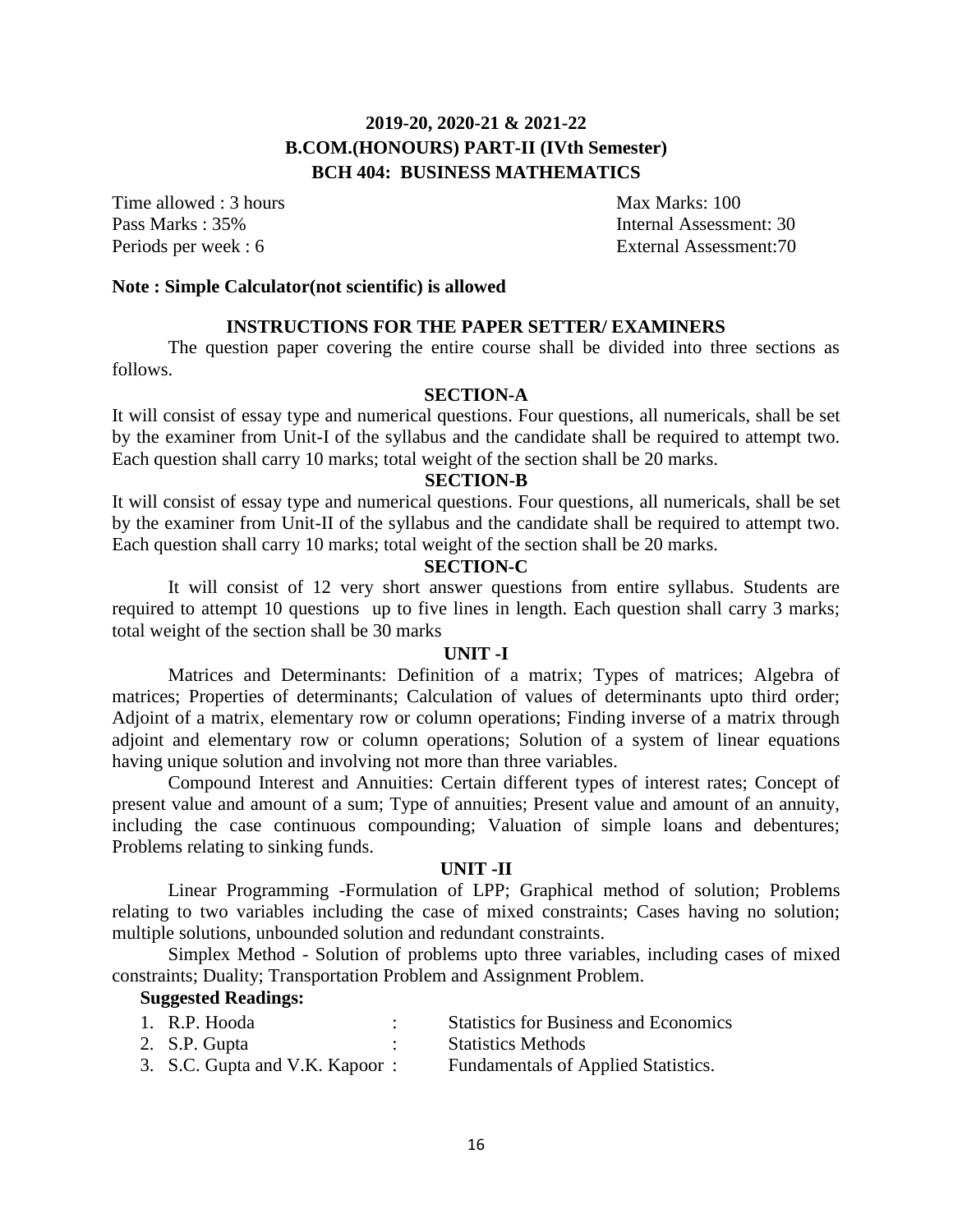#### **BCH 405: AUDITING PRACTICES**

Time allowed : 3 hours Max Marks: 100

.

.

Pass Marks : 35% Internal Assessment: 30 Periods per week : 6 External Assessment: 70

#### **Instructions for Paper-Setters/Examiners**

The question paper covering the entire course shall be divided into three sections as follows:

#### **SECTION-A**

It will consist of essay type questions. Four questions shall be set by the examiner from Unit-I of the syllabus and the candidate shall be required to attempt two. Each question shall carry 10 marks; total weight of the section shall be 20 marks.

#### **SECTION-B**

It will consist of essay type questions. Four questions shall be set by the examiner from Unit-II of the syllabus and the candidate shall be required to attempt two. Each question shall carry 10 marks; total weight of the section shall be 20 marks.

## **SECTION-C**

It will consist of 12 very short answer questions from entire syllabus. Students are required to attempt 10 questions up to five lines in length. Each question shall carry 3 marks; total weight of the section shall be 30 marks

#### **UNIT - I**

Definition and Objectives of Auditing; Major Influences in the field of Auditing; Classes of Audit, Internal Check and Internal Audit; Distinction between Audit and Investigation; Statements on Standard Auditing Practices (Brief Introduction only).

#### **UNIT - II**

Company Auditors: Appointment, Removal, Rights, Duties, and Liabilities; Auditor's Report. Auditing in Computerised environment, professional Ethics and Regulations

#### **Suggested Readings:**

- 1. Auditing: Theory and Practice by Pardeep Kumar
- 2. Auditing Principles and Problems by T.R. Sharma
- 3. Auditing in a Computerised Environment by Mohan, Bhatia
- 4. Fundamental of Practival Audting by Ravinder Kumar, Virander Sharma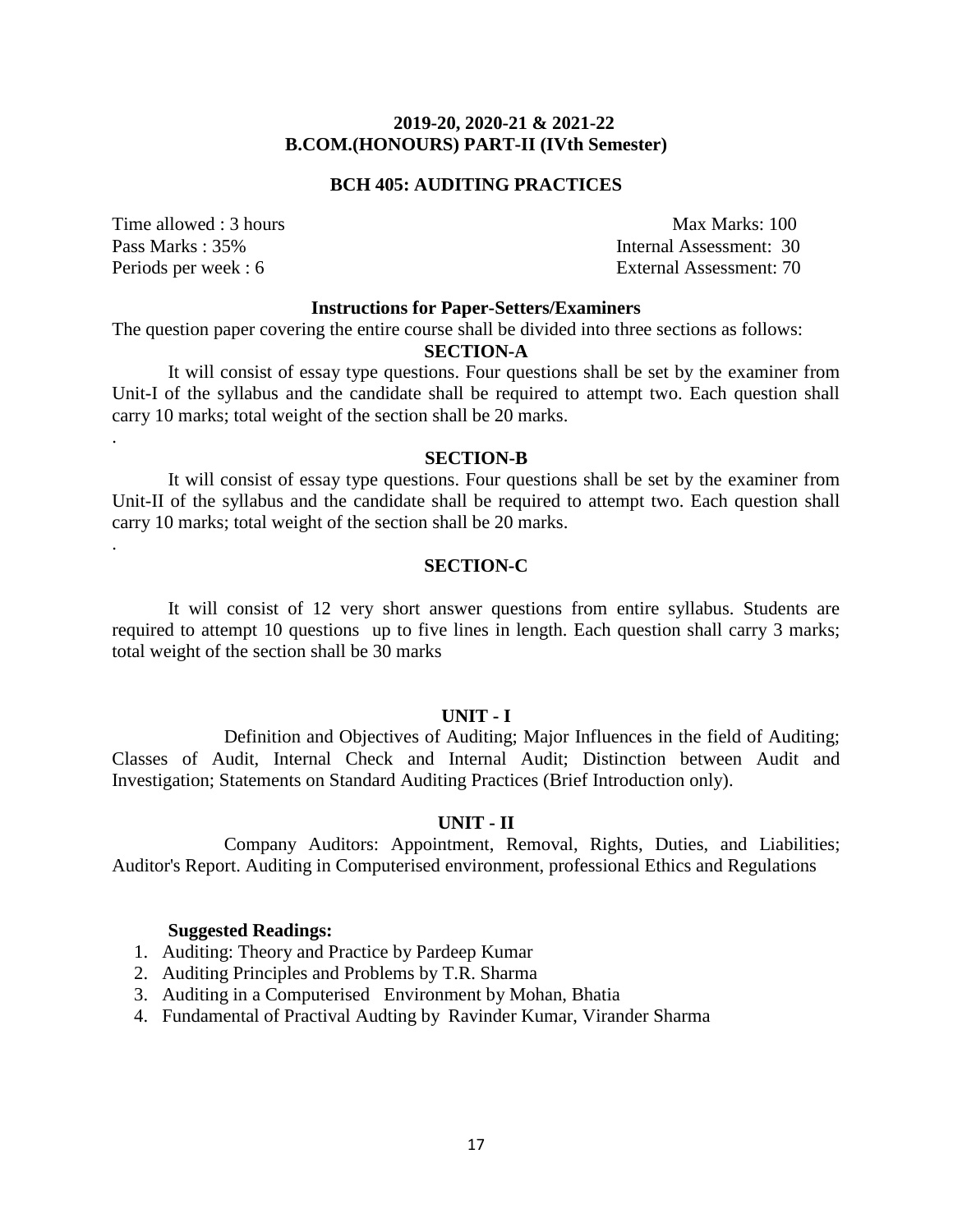# **2019-20, 2020-21 & 2021-22 B.COM.(HONOURS) PART-II (IVth Semester) BCH 406: INDIAN ECONOMY**

Time allowed : 3 hours Max Marks: 100

Pass Marks : 35% Internal Assessment: 30 Periods per week : 6 External Assessment: 70

#### **Instructions for Paper-Setters/Examiners**

The question paper covering the entire course shall be divided into three sections as follows:

# **SECTION-A**

It will consist of essay type questions. Four questions shall be set by the examiner from Unit-I of the syllabus and the candidate shall be required to attempt two. Each question shall carry 10 marks; total weight of the section shall be 20 marks.

#### **SECTION-B**

It will consist of essay type questions. Four questions shall be set by the examiner from Unit-II of the syllabus and the candidate shall be required to attempt two. Each question shall carry 10 marks; total weight of the section shall be 20 marks.

### **SECTION-C**

It will consist of 12 very short answer questions from entire syllabus. Students are required to attempt 10 questions up to five lines in length. Each question shall carry 3 marks; total weight of the section shall be 30 marks.

# **UNIT–I**

Nature of Indian Economy, The need for Economic Development, Determinants and Measures of development, India's persent agenda of development, National Income, Per Capita Income, Quality of life, Capital Formation – Savings, Investments in India.

Human Resources : Demographic Features of Indian Population, Size and growth of population and economic development. Problem of over population.

Agriculture : Features, Agricultural Productivity and income, Irrigation, Rural indebtedness; Agricultural marketing and prices; Agricultural finance and Agricultural policy.

# **UNIT–II**

Industries : Growth and problems of major Large scale industries–Iron and Steel, Cotton Textiles, Cement, Information Technology and Petroleum. MSMEs – Role, importance and problems of MSMEs. Industrial Policy of the Govt. of India.

Foreign Trade : Contemporary Problems of India's International Trade, Composition and direction of foreign trade, Balance of payment position.

Economic Planning : Importance of Planning for Economic Development. Salient features of India's Five Year Plans, Priorities, Targets, Achievements and failures, Factors affecting successful implementation of plans.

### **Suggested Readings:**

- 1. Rudar Datt, Sundaram,K.P.M., "Indian Economy", 2012, S. Chand & Co., New Delhi
- 2. Jhingan, M.L. "The Economics of Development & Planning", 22nd Revised Edition, Konark

Publications, New Delhi.

- 3. Sankaran S, "Indian Economy: Problems, Policies and Development", 1994, Margham Publication, Chennai.
- 4. RBI Bulletin, Pramit Chaudhury, The Indian Economy, Poverty and Development, Vikas Publishing House, New Delhi.
- 5. Velayutham, "Foreign Trade, Theory & Practice", S. Chand & Co., New Delhi.